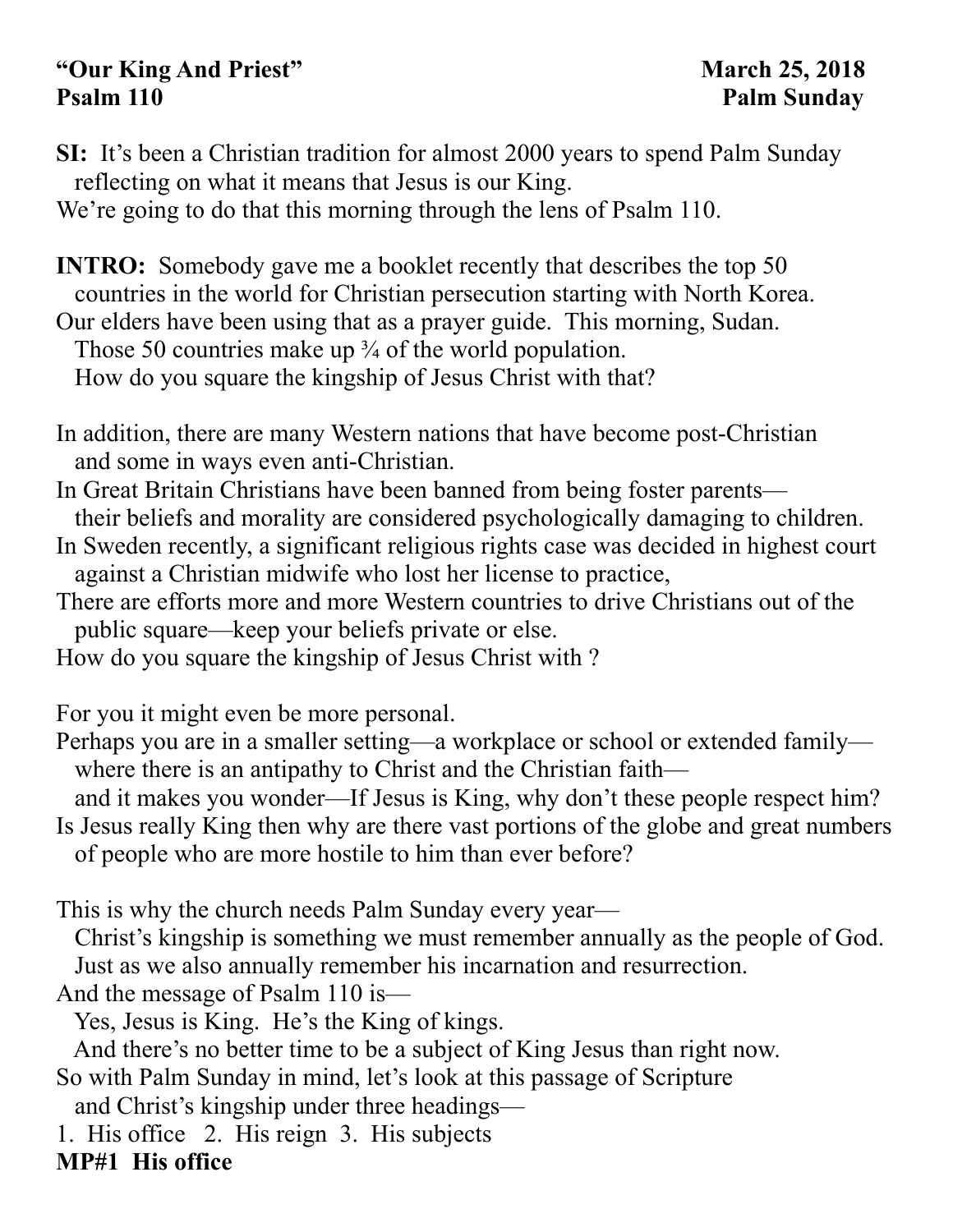Did you know Psalm 110 is the most frequently quoted OT passage in the NT. Depending on how you count, it's referenced 25 to 33 times.

- The early Christians were enthralled with this Psalm.
- The 23rd Psalm is our favorite, for them this was the one.
- The main thing they loved about it is how it says the Messiah would be King and Priest.

King, seated at God's right hand, and Priest, forever in the order of Melchizedek.

For Jewish believers, the idea of King Priest was startling. It was a precept in Israel that kings were not priests and priests not kings. And it wasn't only that this was the Law of Moses, it was deeper than that. The mission of kings and the mission of priests were in a sense exactly opposite. Kings represented God to the people. Priests represented the people to God.

Kings were figures of strength who ruled in the place of God.

They enforced the law of God. They sat in God's judgment seat.

If you broke the law, it was the king's calling to punish lawbreakers.

David at the end of his life instructs Solomon to put two men to death.

Priests were the opposite. The priesthood was an office of sympathy and service.

 Priests offered sacrifices for people, prayed for people, forgiveness and atonement It was priests who oversaw the cities of refuge,

 where a person being pursued for a blood debt could flee and be safe. Priests cared for poor and sick.

When Jesus healed the lepers he told them, Go and show yourselves to the priests. They were the health officers, they were the social workers.

That's a good modern example that illustrates why king and priest don't go together. Think of social workers and police officers.

- They are often working with the same people, but they have different purposes that are sometimes in conflict.
- Police are like the office of king—they represent the law, they enforce the law. Social workers are like the office of priest, they are advocates, want to make whole.

Those two callings even appeal to different personality types.

The king was a figure of strength and judgment

The priest was a figure of gentleness and forgiveness

So it was impossible to have the two in one person.

But there is someone who is king and priest.

And there is someone who reveals to the world how God is both just and forgiving.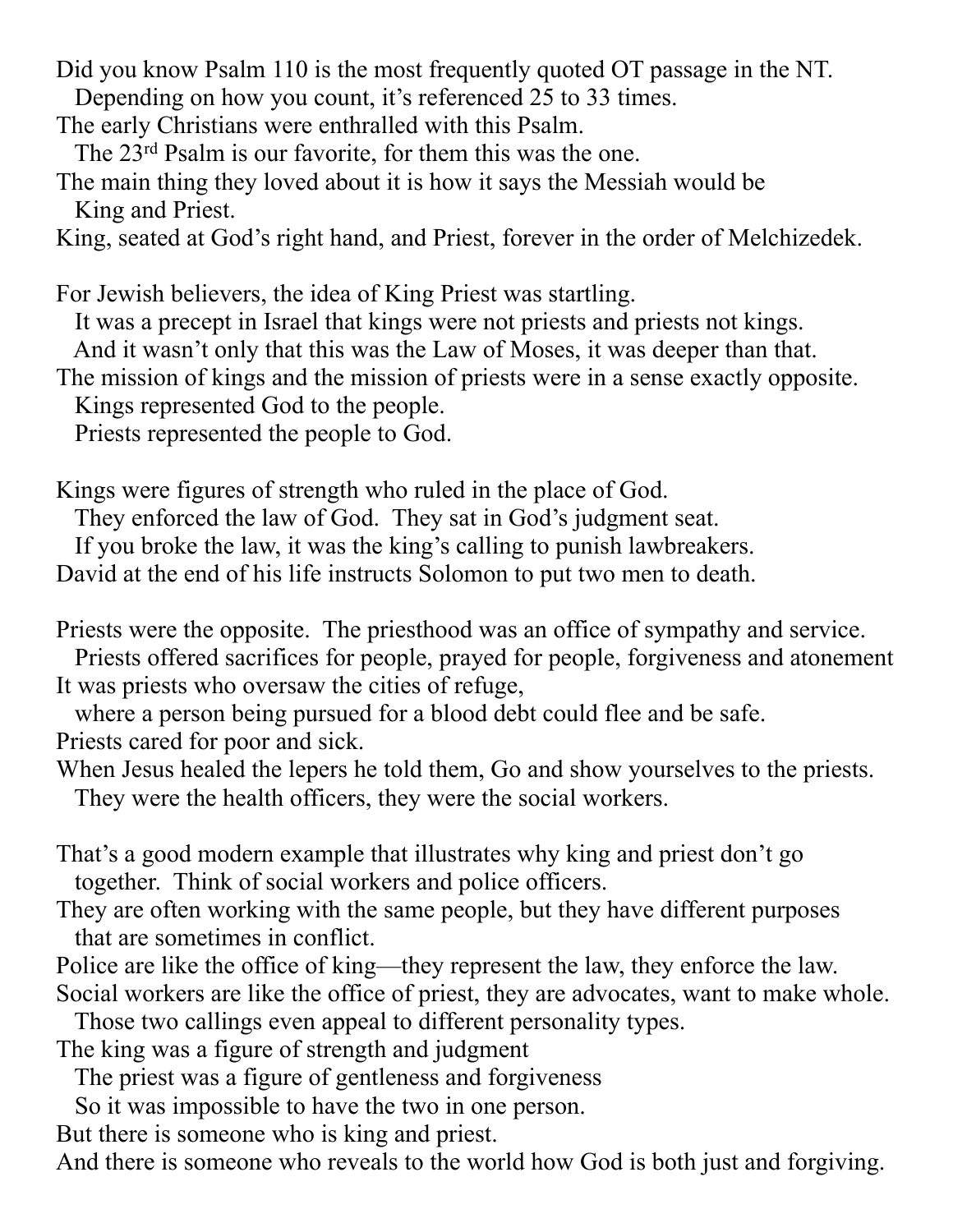And that person, of course, is Jesus Christ.

To fully grasp the significance of triumphal entry, a little historical background.

About a hundred and fifty years before Jesus there was a Jewish liberator named Judas Maccabeus. He had a nickname: The Hammer.

After he defeated the foreign empire that was occupying Judea he rode into Jerusalem on a war horse and all the people waved palm branches and shouted Hosannah to the son of David.

He became king and established a short dynasty.

Jesus copied him. He rode into Jerusalem and accepted the kingly accolades but with one glaring difference.

He didn't ride a war horse, he rode the colt of a donkey.

Which looks weak and approachable and non-threatening.

That was his point. I'm the strong gentle king. I combine opposites.

Look at how Jesus comes to us in the Gospels.

With the religious and political leaders he was firm and condemning—

he called them white washed tombs, blind guides, sons of hell,

 he told them on the day of judgment worse for them than Sodom and Gomorrah. But with other people he was gentle and affirming—

He touched lepers even though the law declared touching made unclean.

In the Garden of Gethsemane. Begged his disciples, stay awake and pray with me. When they fell asleep anyway he said: The spirit is willing but the flesh is weak. Which basically means: I know you meant well.

Jesus didn't ride into Jerusalem like The Hammer to destroy Romans with strength. He came as Priest King to destroy death through weakness. Though the cross he brought the true liberation of eternal life and a relationship with God. He's the King who offered his body as a Priest to satisfy divine justice. On the cross all justice is satisfied. And that's perfectly good. Justice is good.

 And through the cross God's love and mercy and grace comes to sinners. And that also is very good.

This is Jesus. He beautifully brings together things that don't go together. glory and meekness, dominion and submission, he's the lamb and the lion. When you see he is both King and Priest, it transforms the way you see his reign and the way you see your experience as his subject living in the world. In other words, it helps you make sense of things like persecution and hostility and antipathy. Not only make sense of them, rejoice in them. How?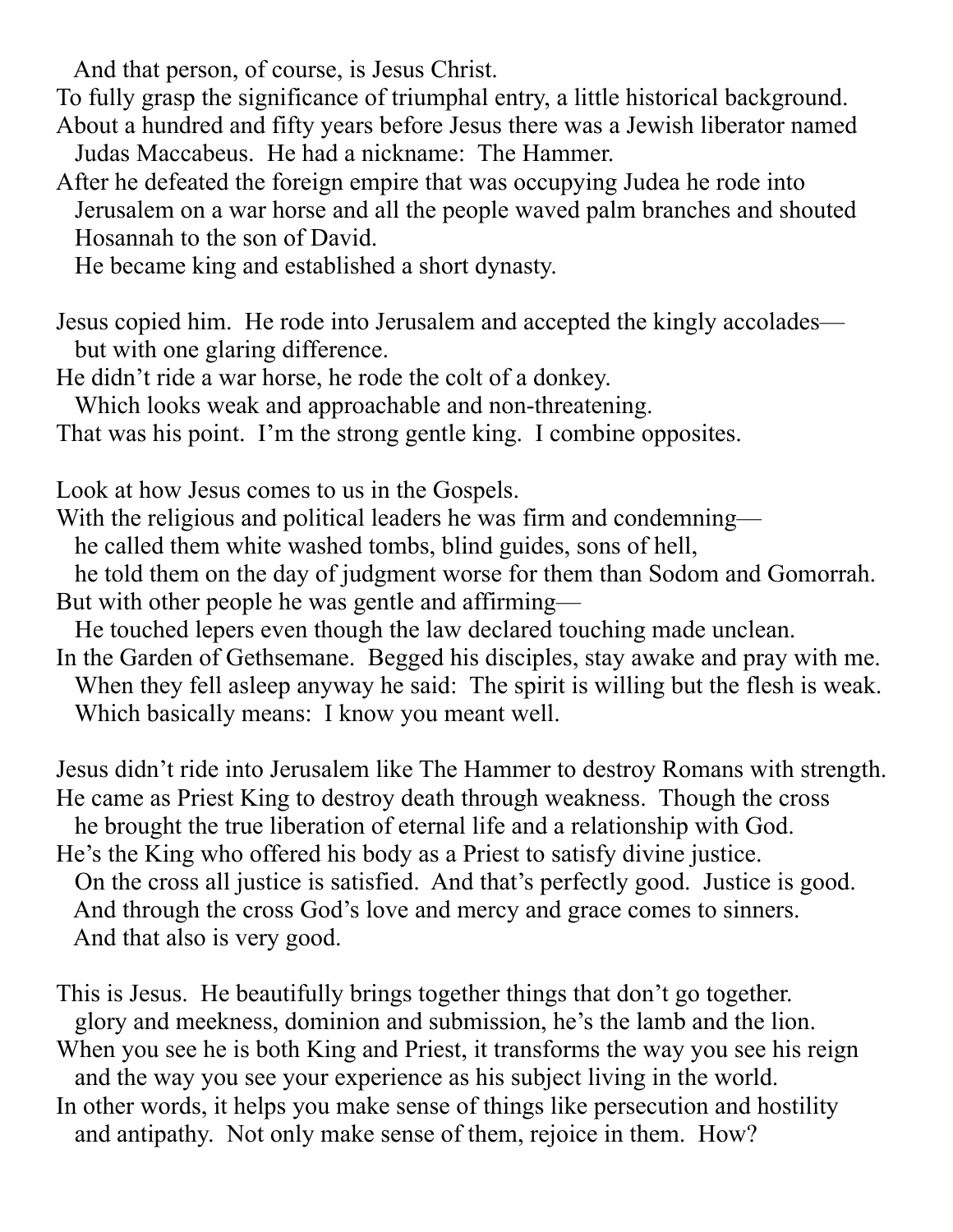## **MP#2 His reign**

How does Jesus reign? Two ways that don't seem to go together. First way is in verse 1. Christ is ruling from heaven over all. The LORD says to my Lord. (God says to his Messiah) "Sit at my right hand until I make your enemies a footstool for your feet."

There is a theological term for this. It's called Christ's session. Session is an old word for sitting with authority.

 Congress in session when representatives seated, court in session when judge sits. When church elders meet it's called the Session, because sitting to deliberate.

A king's session is an old term for his sitting on his throne to reign.

What implications does New Testament draw from Christ's session?

I'm going to give you this like a fire hose. Are you ready?

These are all quotations and references to Psalm 110:1 in NT.

His session shows he is greater than David—Acts 2:37. His session shows he is greater than the angels—Hebrews 1:13 His session affirms the submission of all spiritual beings to him—1 Peter 3:22 His session affirms his enemies will all one day be subdued—1 Co 15:25 Heb 10:13 His session grants him the exalted titles Prince and Savior—Acts 5:31 His session is the basis for his interceding for us—Romans 8:34 His session marks the sending of the Holy Spirit—Acts 2:33 His session is a proof of the Spirit's power within us—Ephesians 1:20 His session is a spiritual focal point for believers—Colossians 3:1, Hebrews 12:2 His session is mystically shared by believers as we rule with him—Ephesians 2:6 His session signals the provision of purification for sins—Hebrews 1:3 His session signals the completeness of our salvation—Hebrews 10:12 His session is a model of the reward for those who overcome—Revelation 3:21.

All that from Psalm 110 verse one!

Do you see what I mean that this theme resonated with the early believers? They loved this Psalm.

They thought deeply about the implications of the Son of David, who is also David's Lord, sitting at the right hand of Jehovah, reigning.

OK, but why don't we see more evidence of this?

It's hard to understand Christ's rule from heaven when it doesn't appear in the ways we would expect it to on earth. Advancing in every place.

But remember I said the Psalm shows us two ways he reigns.

Look again at the very next verse, at verse 2.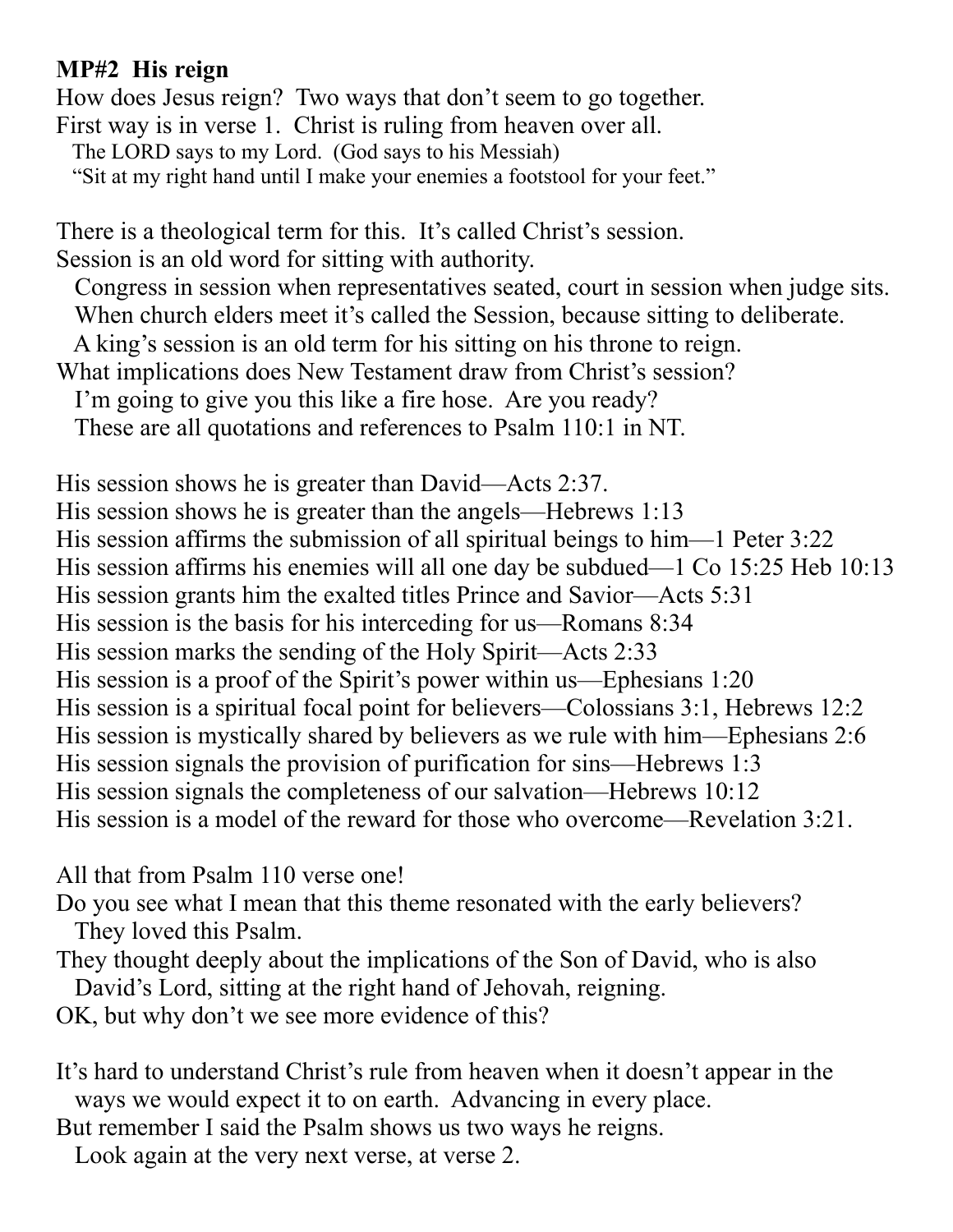The LORD will extend your mighty scepter from Zion; you will rule in midst of your enemies.

Christ is seated in heaven at God's right hand,

- but how does he reign on earth? In the midst of his enemies.
- That's not how earthly kings reign. They rule in the midst of their kingdom.

They defend their borders. They never let territory be taken.

Christ is different. He rules in the midst of his enemies.

 In other words, when you see the church surrounded by people hostile to Christ, that's not his failure to reign, that is his reign. That is his strategic plan.

I've mentioned this before, my perplexity at what God is doing in North Korea.

I started praying for that country several years ago, and the more I read,

the more perplexing it became. Pyongyang was once Jerusalem of Asia.

It had more churches and Christian institutions than any other city.

 Ruth Bell Graham, Billy Graham's wife, went to a Christian high school in Pyongyang when her parents were missionaries in China.

But now there are no churches or Christian presence of any kind in that city. And Christians are imprisoned generationally in camps where they are brutalized and regarded as the lowest of the low.

What is the Lord doing there?

We could ask the same question about many other places in the world.

Here's what he's doing. He's ruling in the midst of his enemies.

I don't entirely understand it, but somehow the enemies that are won to faith in those hostile settings bring more glory to Jesus.

And those enemies who do not come to faith but who witness the amazing lives of the believers they are persecuting, somehow their judgment brings glory to Jesus.

And the believers whose faith is sustained and whose lives prove their love for God and the transforming grace of God bring glory to Jesus.

One day every knee will bow and every tongue confess Jesus is Lord. One day the earth will be filled with the knowledge of the Lord as the waters cover the sea.

But until that time remember Jesus is reigning now. From heaven, sovereignly. And on earth in his deliberate decision to reign in the midst of his enemies.

All this comes into sharper focus when we consider one more aspect of his kingship **MP#3 His subjects** 

How does King Jesus actually rule in the midst of his enemies?

Though us. His subjects. His followers.

Look at how Christ's followers are described in verse 3.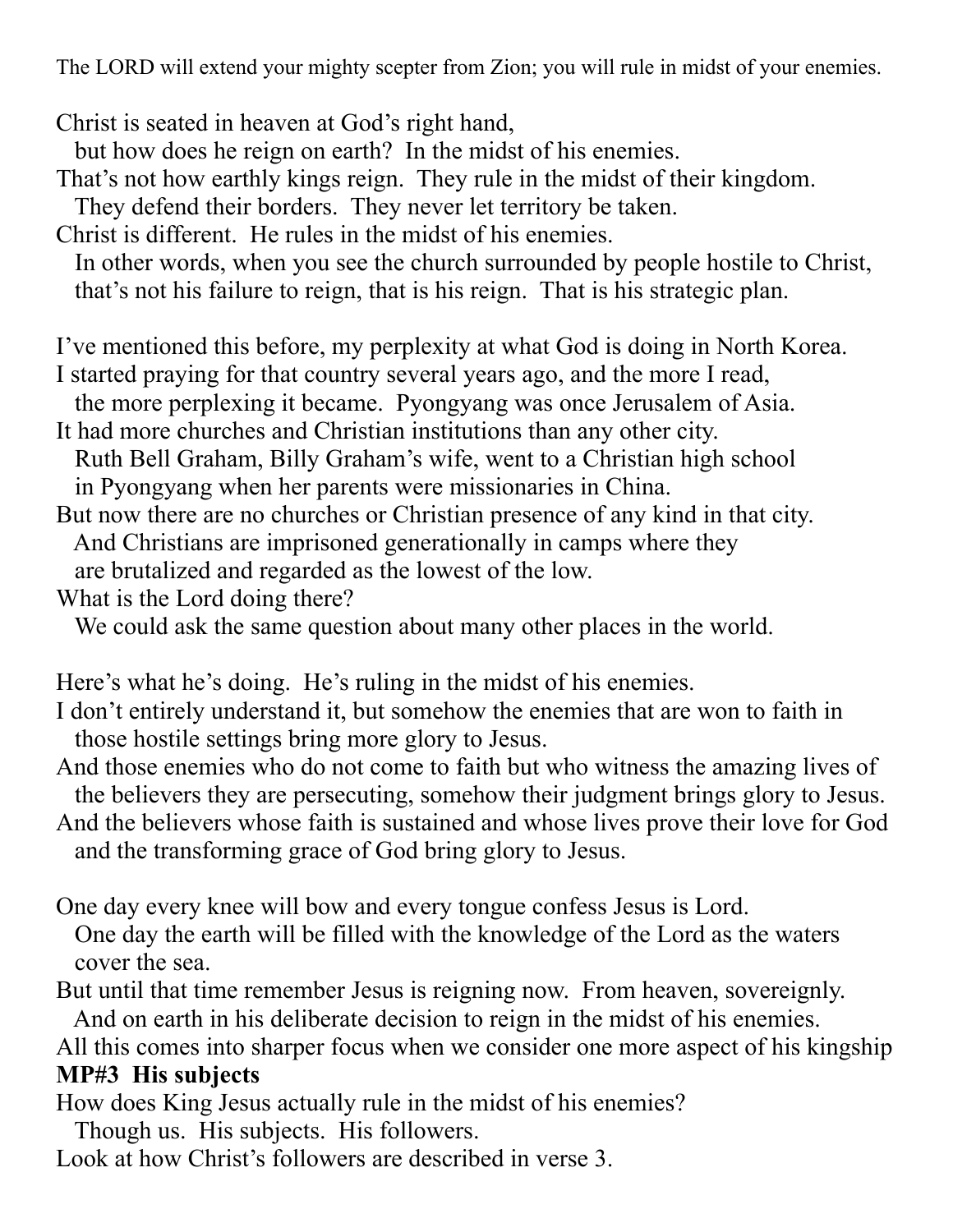Your people will offer themselves freely on the day of your power, in holy garments . . .

Throughout history kings usually had to conscripted soldiers to fight in their wars. We've even had the draft a few times in American history.

But the subjects of Jesus offer themselves freely on the day of his power.

We're willing volunteers because he's both or priest and king.

If you see Jesus mostly as a king and kind of as a priest you'll think:

God is kind of merciful, but I better obey or I'll go to hell.

If you see Jesus as mostly priest and kind of a king, you'll think:

I need to obey, but if I don't it doesn't really matter, God will accept me anyway.

In other words, your relationship to God and your service will either

be half-hearted or motivated by fear.

But those who see the beauty of Christ as both Priest and King gladly serve because they know they're accepted and forgiven.

And notice what we're wearing as his volunteer army—holy garments. Holy garments are a reference to the clothes of the priests, their robes, sashes. Which seems to be saying that as we fight for Jesus our King, we do so as priests.

Praying for people, ministering to them, living holy lives before them.

This is pushed home in a dramatic way in the end of the Psalm.

In the last three verses David describes God's King Priest

 shattering hostile kings, chiefs, and nations who oppose him and filling the earth with corpses.

After he's done he drinks from a brook and lifts his head.

What David is doing poetically is going back in Israel's history to the time of the judges when God raised up delivers, people like Gideon and Deborah.

They would appear and strike down the enemies of Israel.

They would fill the land with bodies.

The reference to drinking from a brook is a reference to Samson.

After he killed 1000 Philistines by himself, he was dying of thirst

and the Lord provided a brook that he drank from and was refreshed.

All those judges of old foreshadowed Jesus Christ.

But here's what's interesting.

In Ephesians 1, Paul references Psalm 110.

He talks about Jesus ascended and seated at God's right hand.

But the next verse, where the Psalm talks about heaps of bodies—

Paul speaks of Jesus filling the world with his body.